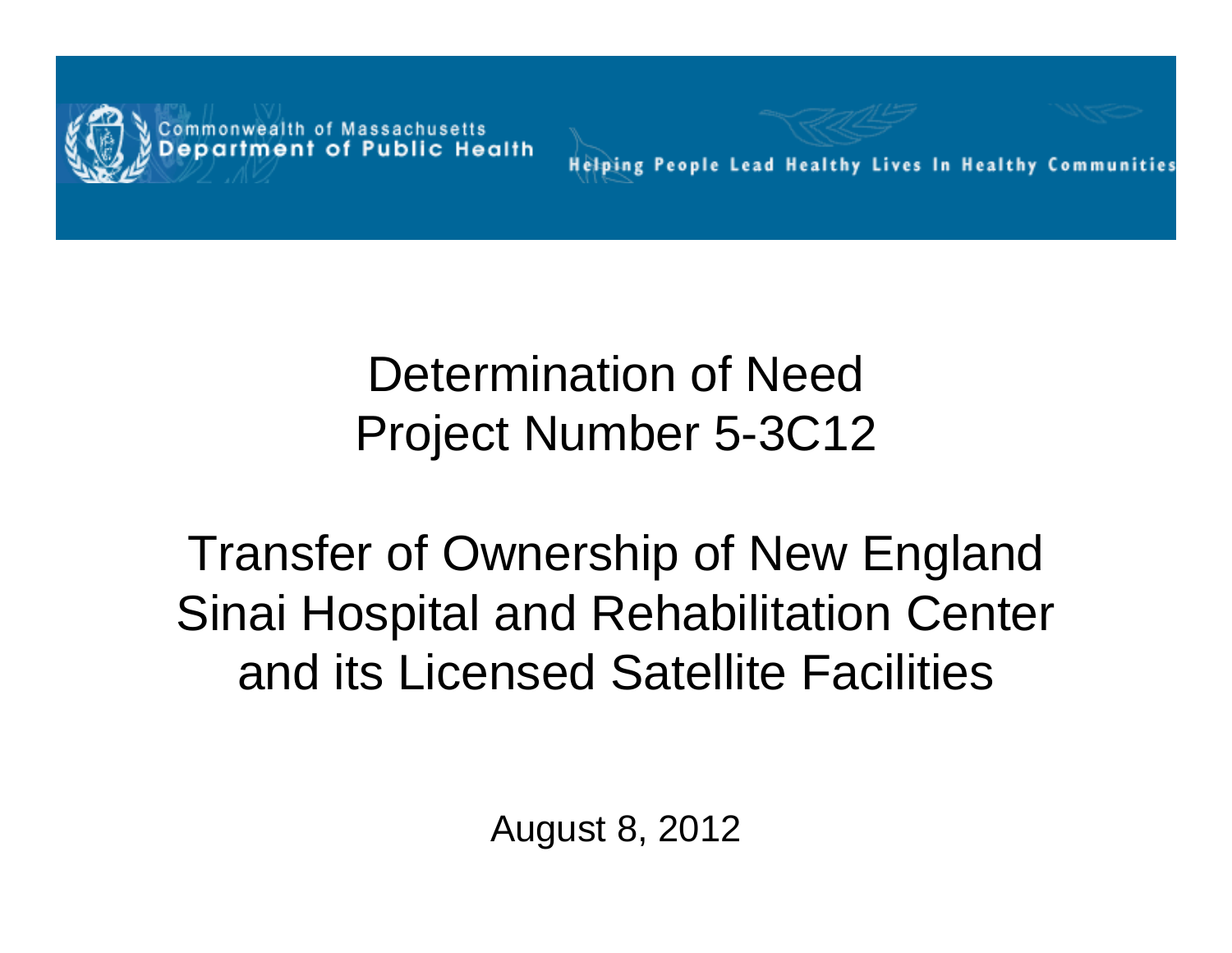# **Applicant Profile**

- New England Sinai Hospital, A Steward Family Hospital, Inc. ("Applicant")
- Steward Health Care System LLC ("Steward")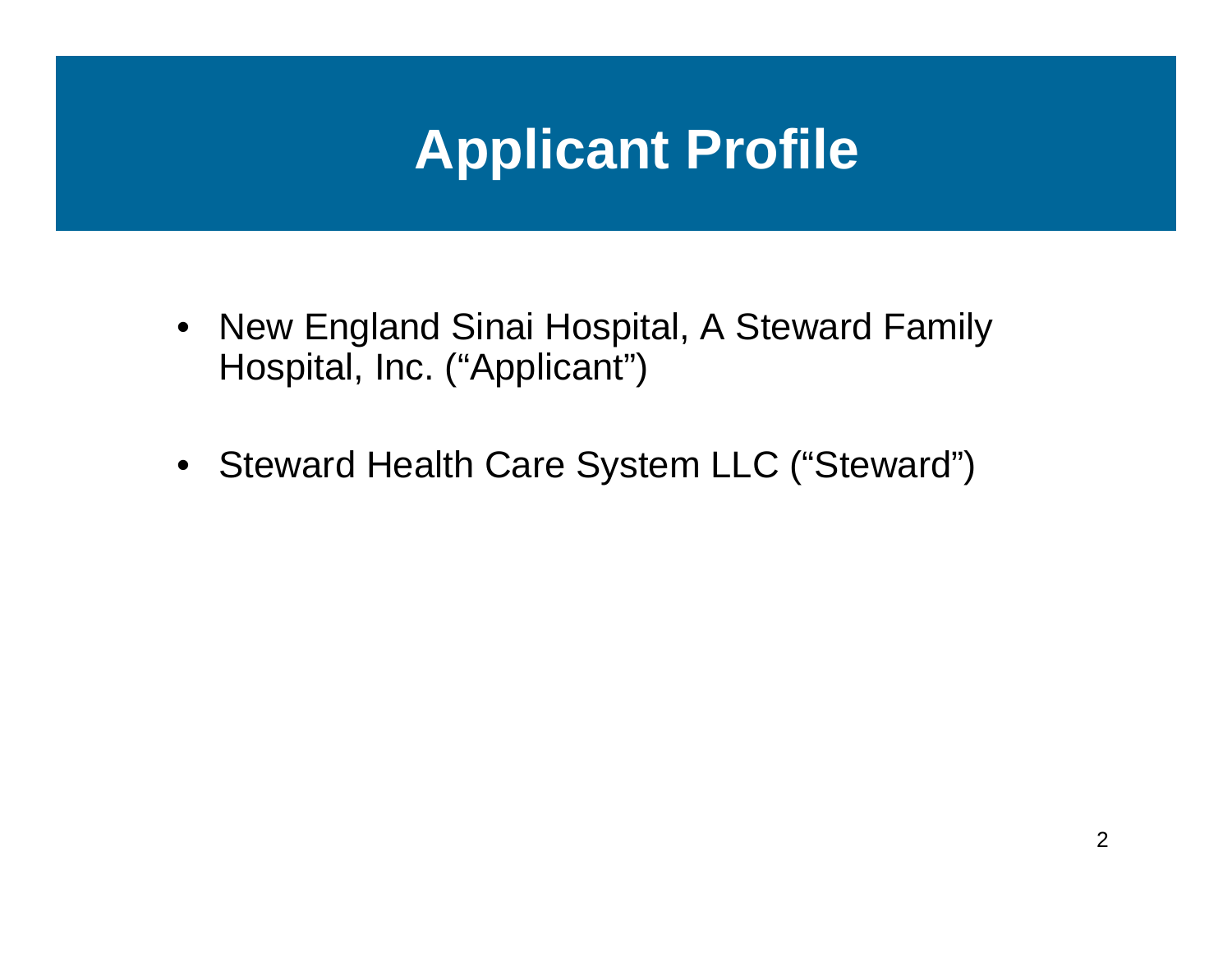# **Hospital Profile**

New England Sinai Hospital and Rehabilitation Center ("Hospital")

- 212-bed non-acute hospital (170 Chronic, 42 Rehabilitation beds)
- Main campus in Stoughton, MA
- Satellite facilities at Tufts Medical Center and Carney Hospital

|                                       | <b>Chronic Beds</b> | <b>Rehabilitation Beds</b> |
|---------------------------------------|---------------------|----------------------------|
| <b>Stoughton Campus</b>               | 119                 | 38                         |
| <b>Tufts Medical Center Satellite</b> | 26                  |                            |
| <b>Carney Hospital Satellite</b>      | 25                  | O                          |
| <b>Total Beds</b>                     | 170                 |                            |

(Source: Staff Summary, p. 3)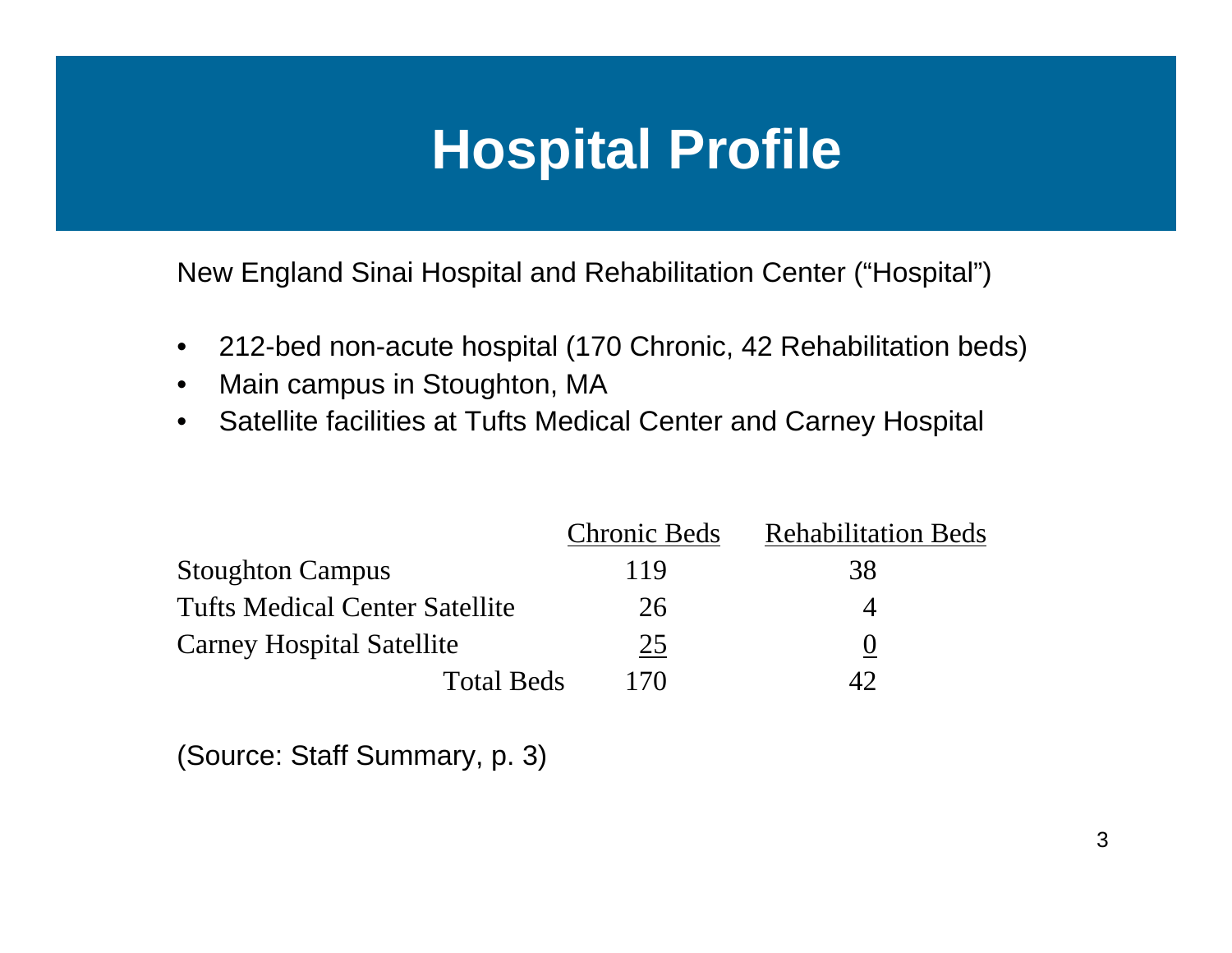#### **Interested Parties**

Public Hearing in Stoughton, June 13, 2012

- 45 attendees
- 22 speakers
- 3 submitted written testimony

(Comments summarized on pp 5-6 of Staff Summary)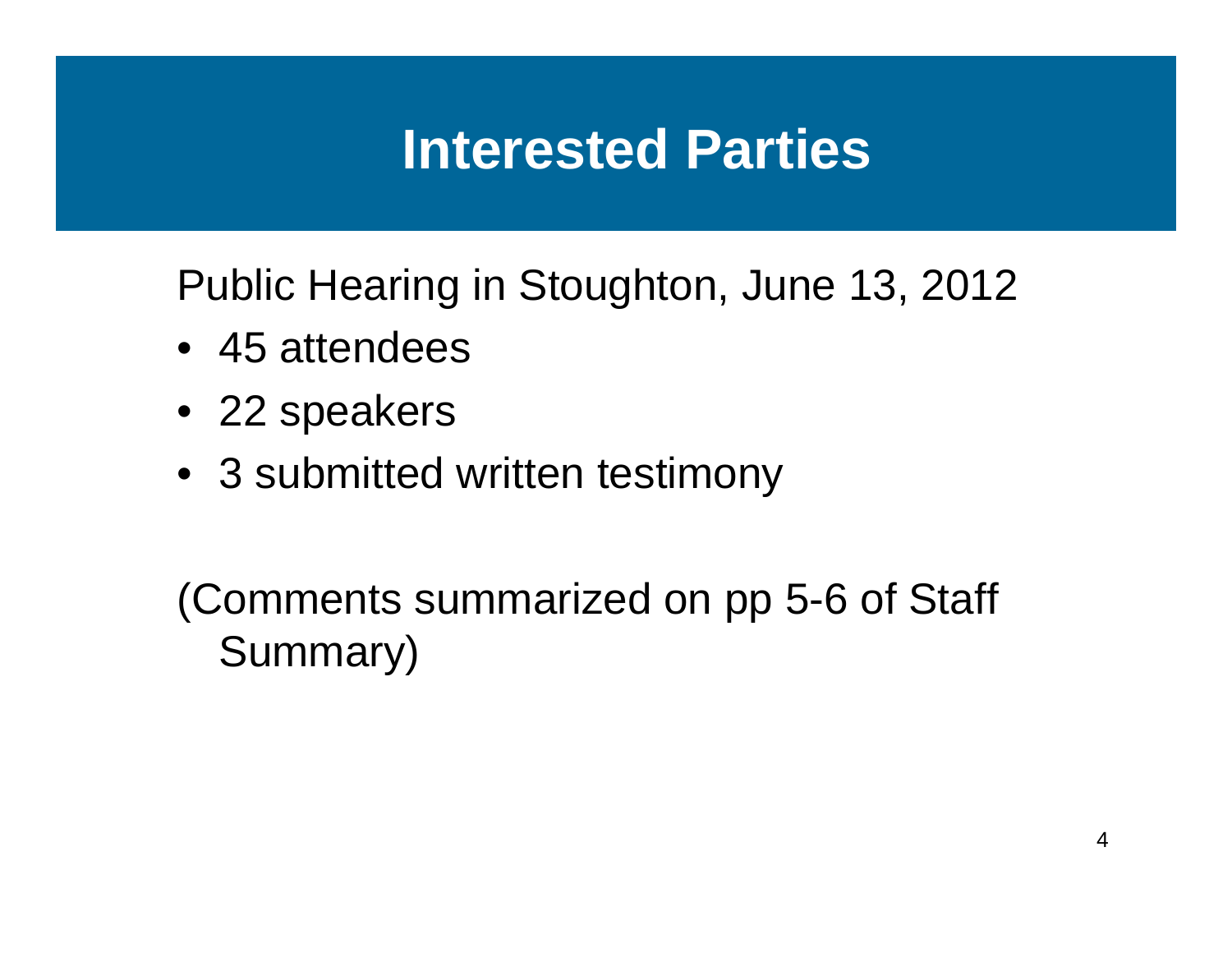## **Public Hearing Comments**

- Current Medical Environment
- Steward Infrastructure Investment
- Employee Pension, Job Stability
- Enhanced Efficiencies and Communication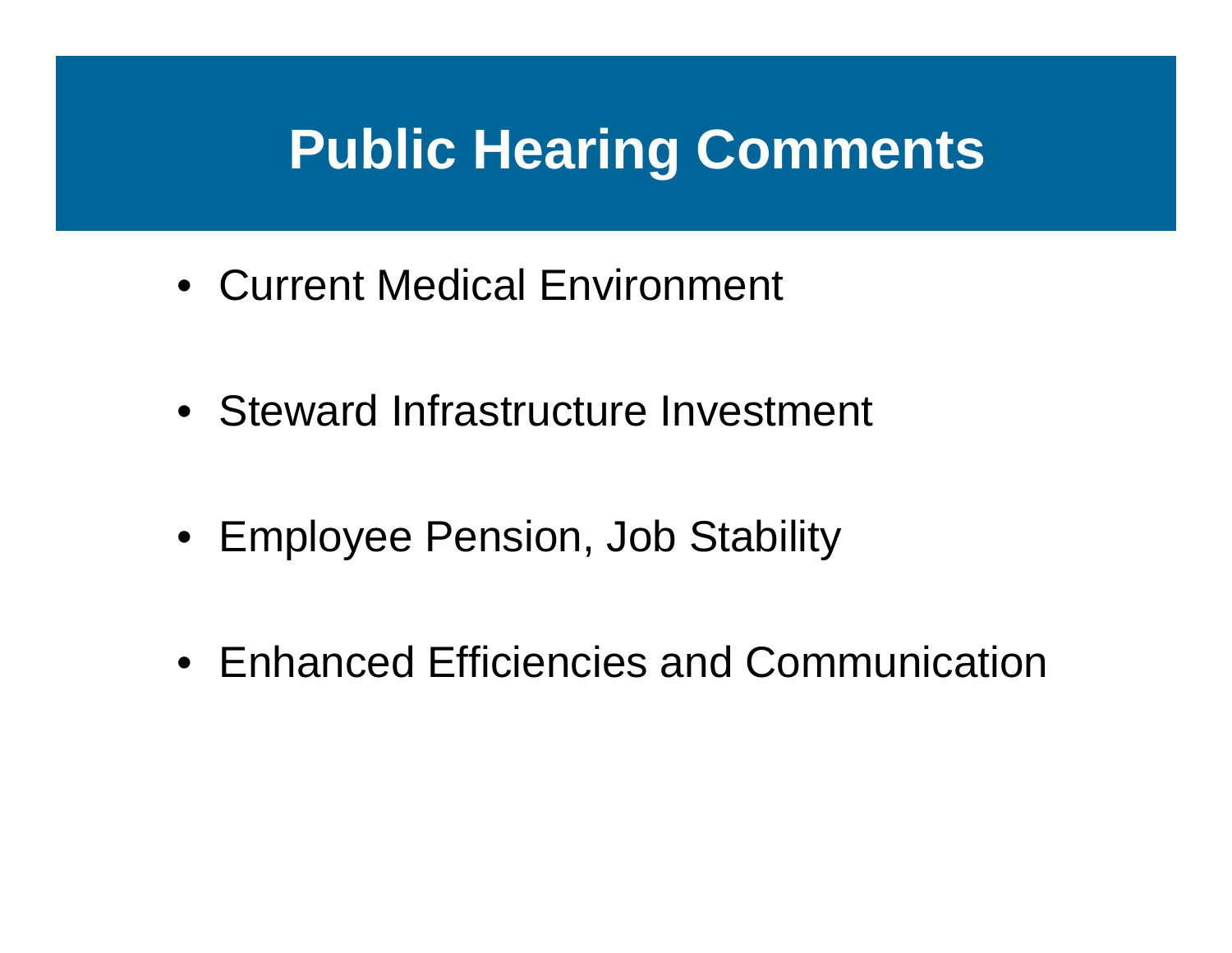# **Staff Findings**

"Based upon a review of the application as submitted and clarification of issues by the Applicant, Staff finds that the application satisfies the requirements for the Alternate Process for Change of Ownership found in 105 CMR 100.600 et seq."

Staff Summary, p.4